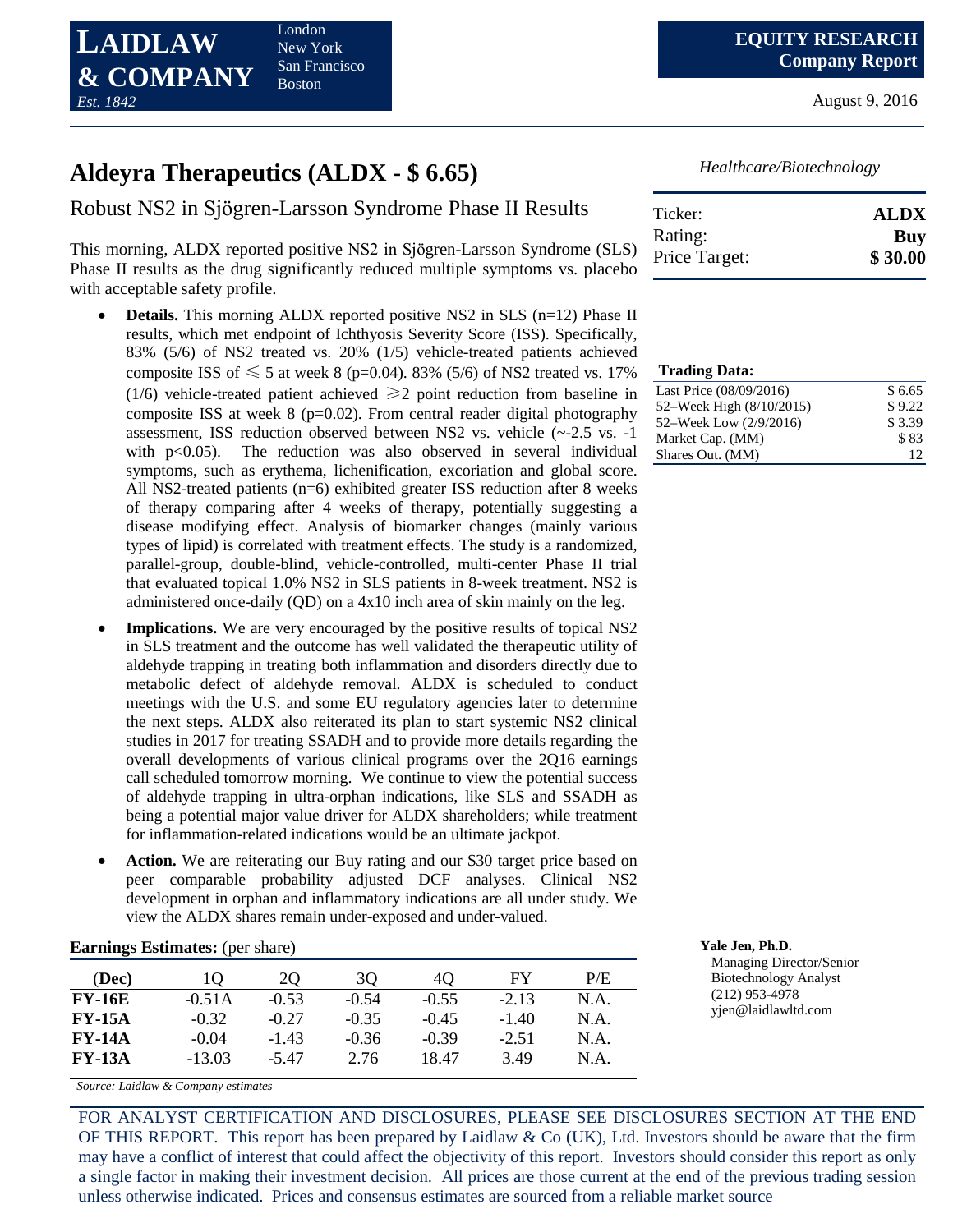| <b>Digital Photography Central Review</b>                                                                   | NS <sub>2</sub> | <b>Vehicle</b> | <b>Unadjusted</b><br><b>Chi Square</b><br>p value <sup>\$</sup> |  |
|-------------------------------------------------------------------------------------------------------------|-----------------|----------------|-----------------------------------------------------------------|--|
| Subjects with composite Ichthyosis<br>Severity Score of ≤ 5 at Week 8<br>(average rating of "almost clear") | 5/6(83%)        | $1/5(20%)$ *   | 0.04                                                            |  |
| Subjects with $\geq 2$ point reduction from<br>baseline in composite Ichthyosis<br>Severity Score at Week 8 | 5/6(83%)        | 1/6(17%)       | 0.02                                                            |  |

### **Figure 1: NS2 demonstrated clinical activity in treating SLS**

### **Figure 2: NS2 reduced Ichthyosis Severity Score and individal symptoms by central reader digital photography assessment**



*Source: Company presentation*



## **Figure 3: NS2 increased skin cholesterol reduction (left) and improved biomarker profile (right)**

*Source: Company presentation*

*Source: Company presentation*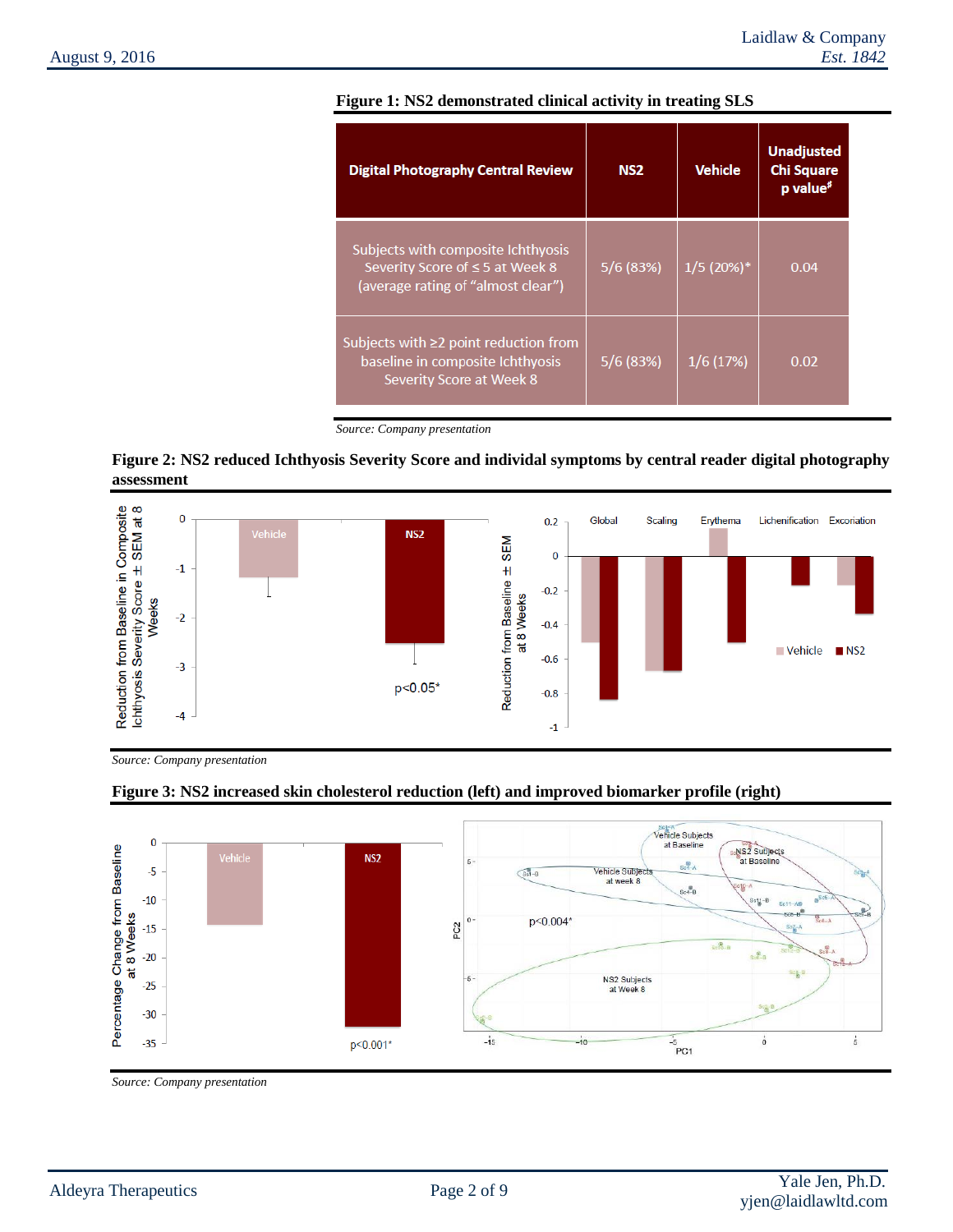## **Figure 4: Ichthyosis Severity Score (left) and patient baseline characteristics (right)**

|        |                | <b>Ichthyosis Severity Score</b>                                              |                    |                                   | NS <sub>2</sub> | <b>Vehicle</b> |  |
|--------|----------------|-------------------------------------------------------------------------------|--------------------|-----------------------------------|-----------------|----------------|--|
|        |                | Lichenification<br>Erythema                                                   | <b>Excoriation</b> |                                   | $(n=6)$         | $(n=6)$        |  |
| Global | <b>Scaling</b> | (thickening)<br>(redness)                                                     | (abrasion)         | Age (years) $\pm$ SD              | $14 \pm 5$      | $17 \pm 5$     |  |
|        |                | Each measure rated separately as follows:                                     |                    |                                   |                 |                |  |
|        | <b>Score</b>   | <b>Definition</b>                                                             |                    | Gender (Male, Female)             | 3, 3            | 3, 3           |  |
|        | $\mathbf{0}$   | Clear                                                                         |                    |                                   |                 |                |  |
|        |                | <b>Almost Clear</b>                                                           |                    | Race (White, Black, Latino)       | 3,2,1           | 5,1,0          |  |
|        | $\sqrt{2}$     | <b>Mild</b>                                                                   |                    | Body Surface Area $(m^2) \pm SD$  | $1.54 \pm 0.5$  | $1.95 \pm 0.9$ |  |
|        | $\overline{3}$ | Moderate                                                                      |                    |                                   |                 |                |  |
|        | 4<br>Severe    |                                                                               |                    | <b>Baseline Exam</b>              |                 |                |  |
|        |                | Composite Ichthyosis Severity Score is the sum of all components (range 0-20) |                    | Ichthyosis Global Assessment ± SD | $3.0 \pm 0$     | $3.2 \pm 0.4$  |  |

*Source: Company presentation*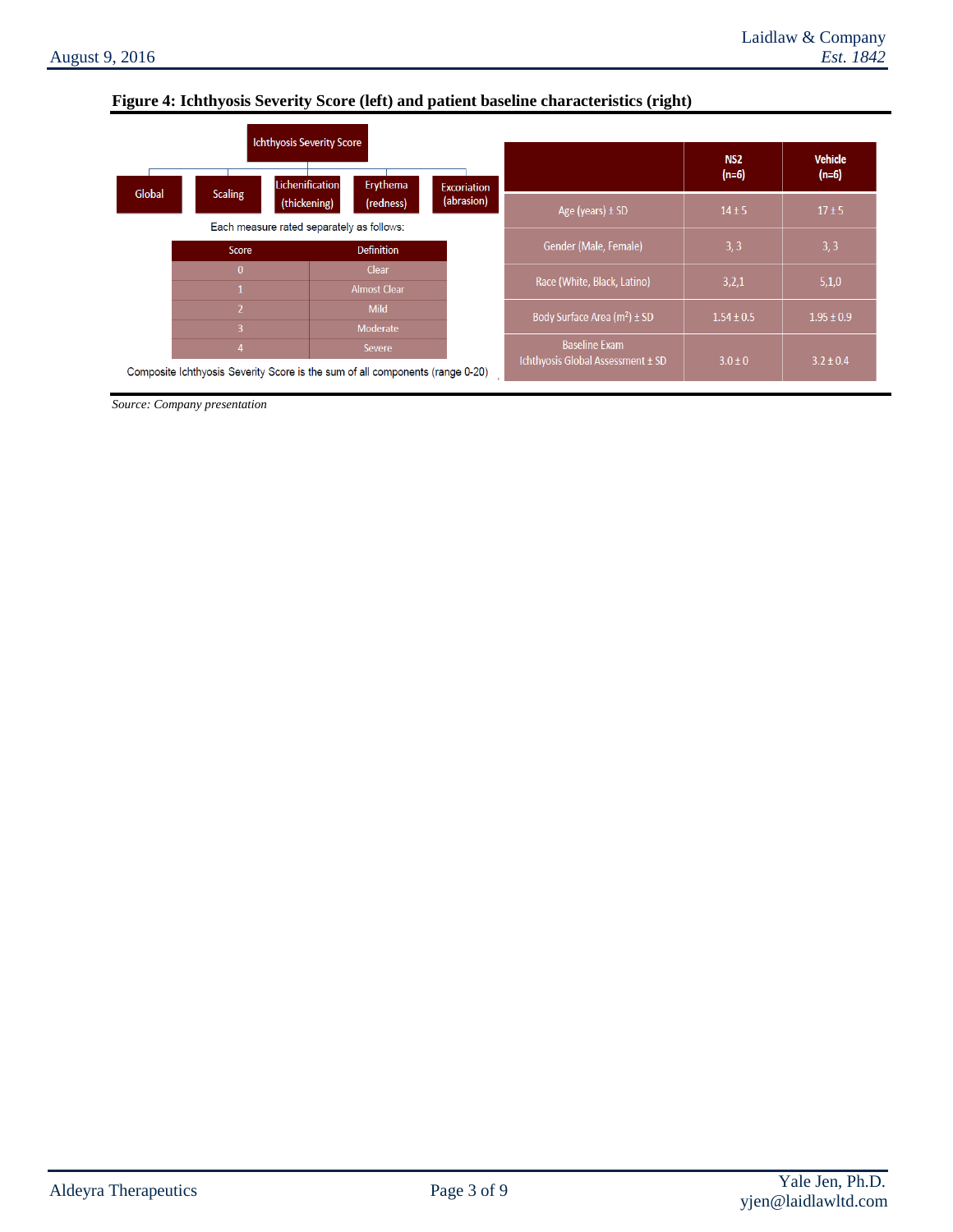# Anticipated milestones in 2016 and beyond

| <b>Product</b>                  | <b>Indication</b>                                                               | <b>Event</b>                                                        | <b>Timing</b> | <b>Importance</b> |
|---------------------------------|---------------------------------------------------------------------------------|---------------------------------------------------------------------|---------------|-------------------|
| NS <sub>2</sub> cream           |                                                                                 | Sjögren-Larsson Syndrome (SLS) Discussions with regulatory agencies | 2H16          | $***$             |
|                                 |                                                                                 | Potentially conduct pre-IND meeting with the<br><b>FDA</b>          | 2H16          | $***$             |
|                                 | Noninfectious anterior uveitis                                                  | Potentially start Phase II/III dose-optimizing trial                | 4Q16          | $***$             |
|                                 |                                                                                 | Potentially report Phase II/III study top-line<br>results           | 2017          | ****              |
| NS2 eyedrop                     |                                                                                 | Potentially conduct pre-IND meeting with the<br><b>FDA</b>          | 2H16          | $***$             |
|                                 | Allergic conjunctivitis                                                         | Potentially start Phase II/III dose-optimizing trial                | 4Q16          | $***$             |
|                                 |                                                                                 | Potentially report Phase II/III study top-line<br>results           | 2017          | ****              |
| Systemic delvered<br>$(IV)$ NS2 | Succinic Semi-aldehyde                                                          | Potentially report pre-clinical data                                | 2016          | ***               |
|                                 | Dehydrogenase (SSADH)<br>Deficiency, CNS disorders of<br>SLS and /or autoimmune | Potentially to start Phase I studies                                | 2H16          | ****              |
|                                 | disorders                                                                       | Potentially to start Phase II studies                               | 2017          | $***$             |

*\*\*\*\* / \*\*\*\*\* Major catalyst event that could impact share price very significantly while \*\*\* event is more informative* 

*Source: Laidlaw & Company and company presentation*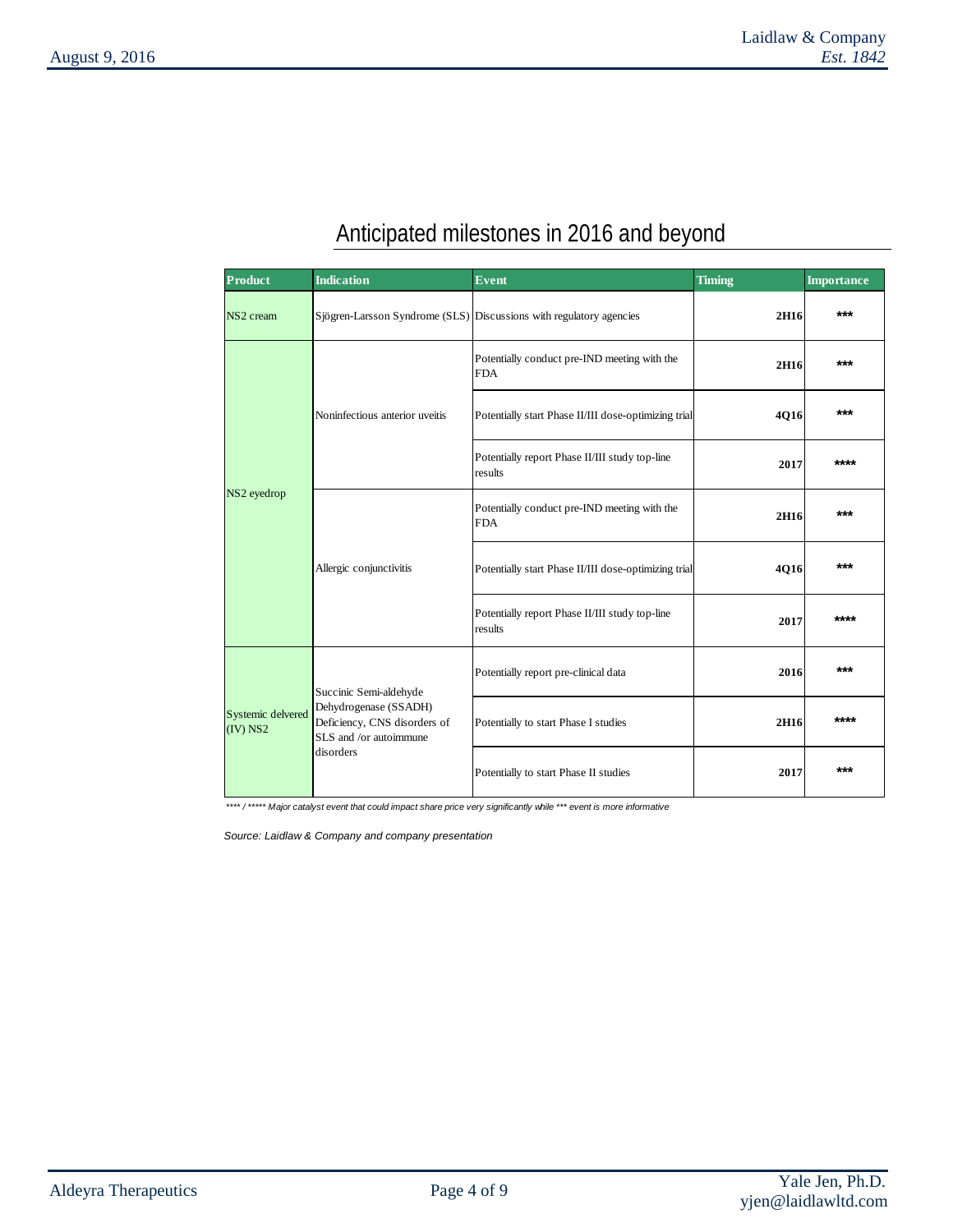# Major Risks

**Risks of clinical study failure could have a major impact on ALDX share value.** Although promising aspects of the company's lead products, NS2 in the two indications under clinical trials; it remains too early to predict the safety and efficacy from the two ongoing Phase II studies. The clinical validation for these programs has not been established. The success of the each study could illustrate NS2 treatment potential of separate disease areas. It is important that one or both studies demonstrate a positive outcome in order to increase the company's assets and shareholder value. Negative results of either of the Phase II studies could impair shareholder value. Further, should these programs further advance into later clinical stage development, it remains too early to predict any potential success of such clinical trials. In SLS, it is possible that elevated fatty alcohol, instead of elevated aldehyde, affects the progression of the disease. If so, NS2 might not have the therapeutic effect on of elevated fatty alcohol levels. We view this to be a very modest risk, however.

**Products may not be approved or reach anticipated sales.** Aldeyra's current pipeline products have exhibited the potential to generate positive clinical outcomes from current and future trials. However it remains too early to project whether any of these products will be approved by regulatory agencies. Even if the products were to enter the market, sales could be significantly below projections due to the specific product label under approval, physician consensus for prescribing the drug, changes of treatment paradigms, entrance of competitors, and possibly the changes in pricing flexibility and payer reimbursement. A revenue outlook below expectations could also negatively affect ALDX shareholder value.

**Limited product offering and further validation of technology represent limited diversification to investors.** The major technology platform of ALDX is aldehyde trapping and the company currently has only one drug, NS2, in two different delivery forms, in clinical studies. As such, ALDX has a very concentrated product offering portfolio and hence, exhibits limited diversification for investors. In addition, although aldehyde trapping is a novel and logical approach in drug development, it remains too early to gain greater buy-in within medical and investor communities since clinical validation remains very limited.

**Additional financings could dilute shareholder value.** Although the company currently has ~\$17MM (pro forma) cash after recent financing, ALDX could need more financial resources going forward if they want to expand and further develop its pipeline. Should the product not receive FDA approval, or product revenue does not reach expectations; the company might need to issue new equity to raise additional cash. Under such a scenario, the share value of existing shareholders could be diluted.

**Limited trading liquidity limits shareholder options.** Given ALDX shares only entered the public market recently; daily trading volume and name recognition are relatively modest. With relatively illiquid trading volume, shareholders wanting to increase or reduce their positions in a volatile stock market may face constraints.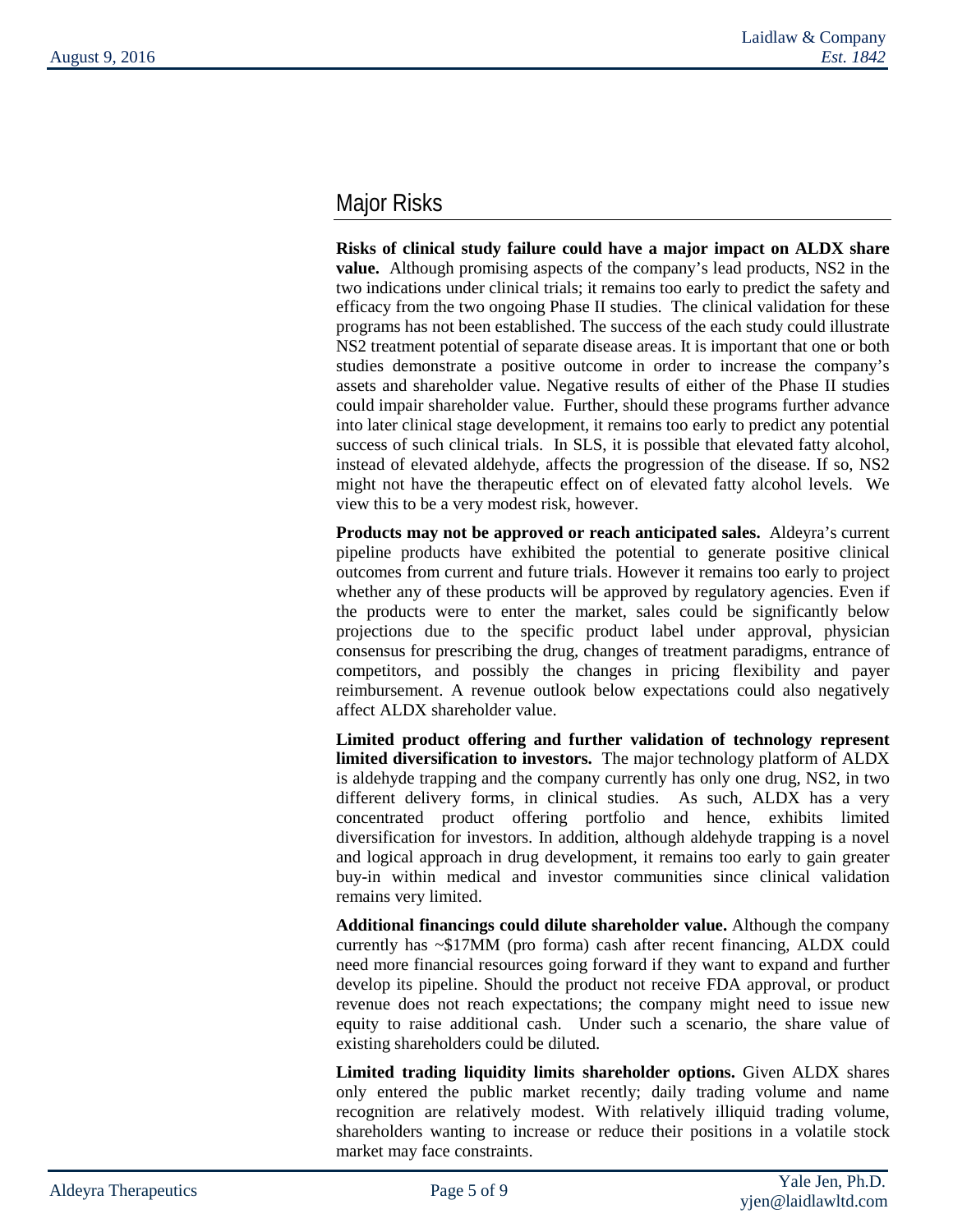# **Aldeyra Therapeutics – Income Statement**

| $A$ ldevia Therapeutics – income Statement                         |                  |                |              |              |            |            |                |                |                  |                              |                  |
|--------------------------------------------------------------------|------------------|----------------|--------------|--------------|------------|------------|----------------|----------------|------------------|------------------------------|------------------|
| (\$'000)                                                           | 2014             | 2015           | <b>1Q16</b>  | 2Q16E        | 3Q16E      | 4Q16E      | 2016E          | 2017E          | 2018E            | 2019E                        | 2020E            |
| Revenue                                                            |                  |                |              |              |            |            |                |                |                  |                              |                  |
| Product revenue                                                    | $\mathbf{O}$     | $\overline{0}$ |              |              |            |            | $\mathbf{O}$   | 1.492          | 12,162           | 49,287                       | 123,139          |
| Other revenue                                                      | $\mathbf 0$      | $\mathbf 0$    |              |              |            |            | $\mathbf 0$    | $\mathbf{O}$   | $\mathbf{O}$     | $\mathbf 0$                  | $\mathbf{0}$     |
| Total revenue                                                      | $\Omega$         | $\Omega$       |              |              |            |            | $\overline{0}$ | 1,492          | 12,162           | 49,287                       | 123,139          |
| Costs of goods                                                     |                  |                |              |              |            |            |                | 134            | 1,095            | 4,436                        | 11,083           |
| Gross sales                                                        |                  |                |              |              |            |            |                | 1,358          | 11,067           | 44,851                       | 112,057          |
| Research and development                                           | 3,708            | 7,574          | 3,511        | 3,757        | 3,870      | 3,947      | 15,086         | 17,047         | 18,582           | 20,254                       | 21,874           |
| General and administrative                                         | 3,563            | 4,415          | 1,456        | 1,470        | 1,485      | 1,529      | 5,940          | 6,771          | 7,110            | 7,465                        | 7,839            |
| Marketing and sales                                                |                  |                |              |              |            |            |                | 15,000         | 16,500           | 25,575                       | 26,854           |
| <b>Total Operating Expenses</b>                                    | 7,271            | 11,989         | 4,967        | 5,227        | 5,355      | 5,477      | 21,026         | 38,819         | 42,192           | 53,294                       | 56,567           |
| <b>Operating Incomes (losses)</b>                                  | (7, 271)         | (11, 989)      | (4, 967)     | (5, 227)     | (5, 355)   | (5, 477)   | (21, 026)      | (37, 461)      | (31, 125)        | (8, 443)                     | 55,490           |
| Change in fair value of preferred stock warrant liabilities        | 2,328            | $\mathbf{O}$   |              |              |            |            | $\mathbf{O}$   | $\mathbf{O}$   | $\mathbf{O}$     | $\Omega$                     | $\mathbf{0}$     |
| Change in fair value of convertible preferred stock rights and rig | $\mathbf 0$      | $\overline{0}$ |              |              |            |            | $\mathbf{O}$   | $\overline{0}$ | $\overline{0}$   | $\mathbf{O}$                 | $\Omega$         |
| Value provided in excess of issuance price of Series B convert     | $\mathbf{O}$     | $\overline{0}$ |              |              |            |            | $\mathbf{O}$   | $\overline{0}$ | $\Omega$         | $\mathbf{O}$                 | $\mathbf{O}$     |
| Interest income                                                    | $\mathbf{O}$     | 11             | 25           | 24           | 23         | 22         | 94             | 103            | 113              | 125                          | 125              |
| Other expenses                                                     |                  | $\mathbf{O}$   |              |              |            |            | $\mathbf{O}$   | $\mathbf{O}$   | $\mathbf{O}$     | $\mathbf{0}$                 | $\overline{0}$   |
| Interest expense                                                   | (244)            | (113)          | (25)         | (25)         | (25)       | (25)       | (100)          | (100)          | (100)            | (100)                        | (100)            |
| Total Other Income (Expense)                                       | 2,083            | (102)          | (0)          | (1)          | (2)        | (3)        | (6)            | 3              | 13               | 25                           | 25               |
| Net loss and comprehensive loss                                    | (5, 187)         | (12,091)       | (4, 967)     | (5, 228)     | (5, 357)   | (5,480)    | (21, 032)      | (37, 458)      | (31, 111)        | (8, 418)                     | 55,515           |
| Accretion of preferred stock                                       | (333)            | $\Omega$       |              |              |            |            | $\mathbf{0}$   | $\mathbf{O}$   | $\mathbf{O}$     | $\mathbf{O}$                 | $\mathbf{0}$     |
| Allocation of undistributed earnings to preferred stockholders     | $\Omega$         | $\Omega$       |              |              |            |            | $\Omega$       | $\Omega$       | $\overline{0}$   | $\Omega$                     | $\Omega$         |
| Deemed dividend                                                    | (4,054)          | $\mathbf 0$    |              |              |            |            | $\mathbf 0$    | $\mathbf 0$    | 0                | $\mathbf{O}$                 | $\Omega$         |
| Tax                                                                | $\mathbf{0}$     | $\Omega$       |              |              |            |            | $\Omega$       | $\Omega$       | $\Omega$         | $\Omega$                     | (20, 540)        |
| <b>Net Income (Loss)</b>                                           | (9, 574)         | (12,091)       | (4, 967)     | (5, 228)     | (5, 357)   | (5,480)    | (21, 032)      | (37, 458)      | (31, 111)        | (8, 418)                     | 34,974           |
| Net Income (Loss) Applicable to Common Shareholders                | (9, 574)         | (12,091)       | (4, 967)     | (5, 228)     | (5, 357)   | (5,480)    | (21, 032)      | (37, 458)      | (31, 111)        | (8, 418)                     | 34,974           |
| Net Earnings (Losses) Per Share-Basic                              | (\$2.51)         | (\$1.40)       | (\$0.51)     | (\$0.53)     | (\$0.54)   | (\$0.55)   | (\$2.13)       | (\$3.16)       | (\$2.42)         | (\$0.61)                     | \$2.35           |
| Net Earnings (Losses) Per Share-Diluted                            | (\$3.09)         | (\$1.40)       | (\$0.51)     | (\$0.53)     | (\$0.54)   | (\$0.55)   | (\$2.13)       | (\$3.16)       | (\$2.42)         | (\$0.61)                     | \$2.35           |
| Shares outstanding-basic                                           | 3,818            | 8,634          | 9,713        | 9,813        | 9,913      | 10,013     | 9,863          | 11,863         | 12,863           | 13,863                       | 14,863           |
| Shares outstanding-diluted                                         | 3,851            | 8,634          | 9,713        | 9,813        | 9,913      | 10,013     | 9,863          | 11,863         | 12,863           | 13,863                       | 14,863           |
|                                                                    |                  |                |              |              |            |            |                |                |                  |                              |                  |
| Margin Analysis (% of Sales/Revenue)<br>Costs of goods             |                  |                |              |              |            |            |                | 9%             | 9%               | 9%                           | 9%               |
| R&D                                                                | <b>NA</b>        | <b>NA</b>      | <b>NA</b>    | <b>NA</b>    | <b>NA</b>  | <b>NA</b>  | <b>NA</b>      | 1142%          | 153%             | 41%                          | 18%              |
| SG&A                                                               | <b>NA</b>        | <b>NA</b>      | <b>NA</b>    | <b>NA</b>    | <b>NA</b>  | <b>NA</b>  | <b>NA</b>      | 454%           | 58%              | 15%                          | 6%               |
| Operating Income (loss)                                            | <b>NA</b>        | <b>NA</b>      | <b>NA</b>    | <b>NA</b>    | <b>NA</b>  | <b>NA</b>  | <b>NA</b>      | $-2511%$       | $-256%$          | $-17%$                       | 45%              |
| Net Income                                                         | <b>NA</b>        | <b>NA</b>      | <b>NA</b>    | <b>NA</b>    | <b>NA</b>  | <b>NA</b>  | <b>NA</b>      | -2510%         | $-256%$          | $-17%$                       | 28%              |
| Financial Indicator Growth Analysis (YoY%)                         |                  |                |              |              |            |            |                |                |                  |                              |                  |
|                                                                    |                  |                |              |              |            |            |                |                |                  |                              |                  |
| <b>Total Revenue</b>                                               | <b>NA</b>        | <b>NA</b>      | NA           | <b>NA</b>    | <b>NA</b>  | <b>NA</b>  | <b>NA</b>      | <b>NA</b>      | 715%             | 305%                         | 150%             |
| R&D                                                                | 140%             | 104%           | 209%         | 201%         | 86%        | 27%        | 99%            | 13%            | 9%               | 9%                           | 8%               |
| SG&A                                                               | 67%              | 24%            | 50%          | 54%          | 18%        | 25%        | 35%            | 14%            | 5%               | 5%                           | 5%               |
| Marketing and sales                                                |                  |                |              |              |            |            |                |                | 10%              | 55%                          | 5%               |
| Operating Income (Losses)                                          | 98%              | 65%            | 136%         | 137%         | 60%        | 26%        | 75%            | 78%            | $-17%$           | $-73%$                       | $-757%$          |
| Pretax Income<br>Net Income                                        | $-140%$<br>-963% | 133%<br>26%    | 132%<br>132% | 134%<br>134% | 59%<br>59% | 25%<br>25% | 74%<br>74%     | 78%<br>78%     | $-17%$<br>$-17%$ | $-73%$<br>$-73%$             | -759%<br>$-515%$ |
|                                                                    | $-172%$          |                |              | 100%         |            |            |                | 48%            |                  |                              |                  |
| <b>EPS</b>                                                         |                  | $-44%$         | 60%          |              | 56%        | 22%        | 52%            |                | $-23%$           | $-75%$                       | -487%            |
|                                                                    |                  |                |              |              |            |            |                |                |                  | Yale Jen. Ph.D. 212-953-4978 |                  |

Page 6

of 9

Aldeyra Therapeutics

Aldeyra Therapeutics

*Source: Bloomberg LP; Company reports; Laidlaw & Company estimates*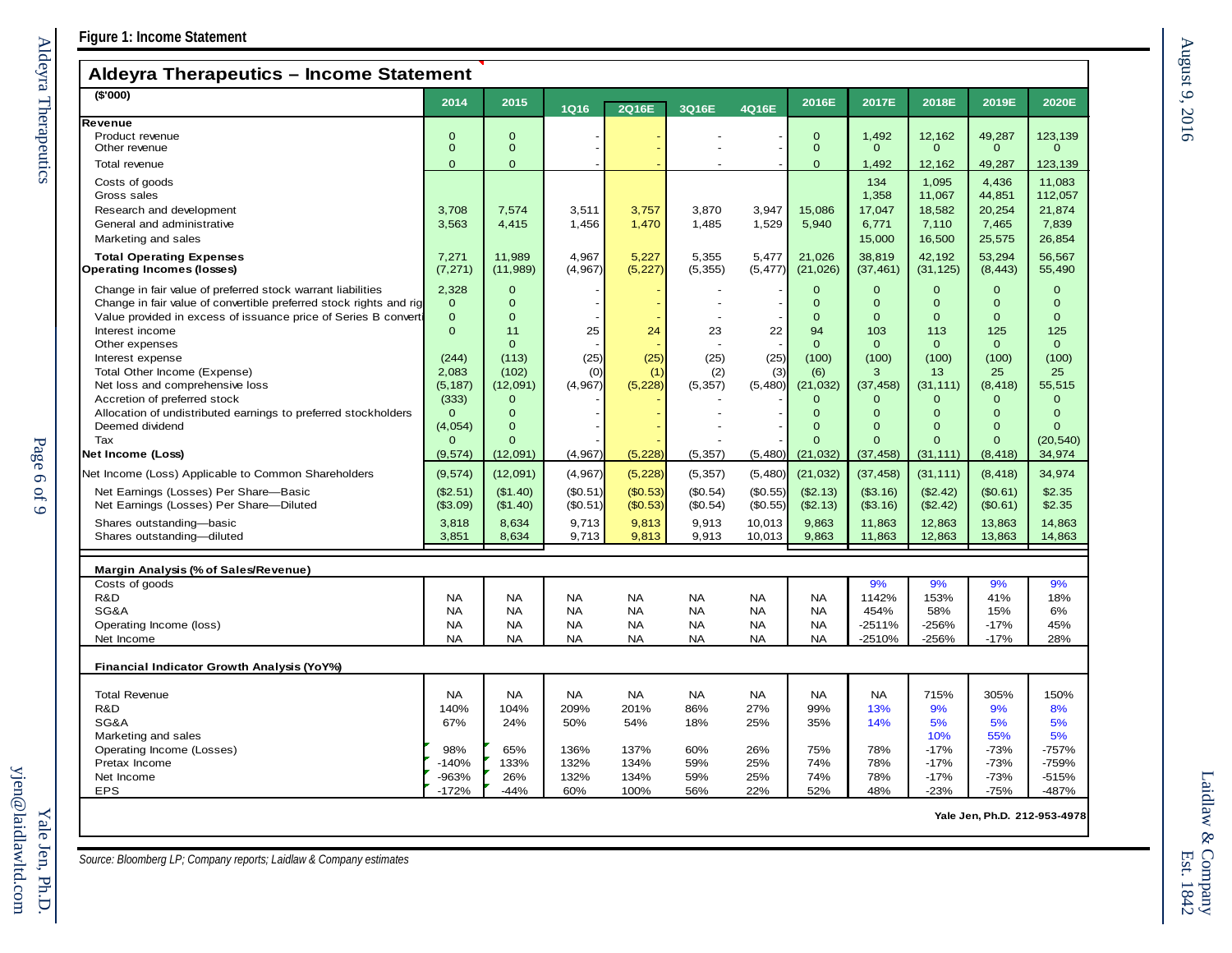# **ANALYST CERTIFICATION**

The analyst responsible for the content of this report hereby certifies that the views expressed regarding the company or companies and their securities accurately represent his personal views and that no direct or indirect compensation is to be received by the analyst for any specific recommendation or views contained in this report. Neither the author of this report nor any member of his immediate family or household maintains a position in the securities mentioned in this report.

### **EQUITY DISCLOSURES**

For the purpose of ratings distributions, regulatory rules require the firm to assign ratings to one of three rating categories (i.e. Strong Buy/Buy-Overweight, Hold, or Underweight/Sell) regardless of a firm's own rating categories. Although the firm's ratings of Buy/Overweight, Hold, or Underweight/Sell most closely correspond to Buy, Hold and Sell, respectively, the meanings are not the same because our ratings are determined on a relative basis against the analyst sector universe of stocks. An analyst's coverage sector is comprised of companies that are engaged in similar business or share similar operating characteristics as the subject company. The analysis sector universe is a sub-sector to the analyst's coverage sector, and is compiled to assist the analyst in determining relative valuations of subject companies. The composition of an analyst's sector universe is subject to change over time as various factors, including changing market conditions occur. Accordingly, the rating assigned to a particular stock represents solely the analyst's view of how that stock will perform over the next 12-months relative to the analyst's sector universe.

#### *Additional information available upon request.*

‡ Laidlaw & Company has received compensation from the subject company for investment banking services in the past 12 months and expects to receive or intends to seek compensation for investment banking services from the company in the next three months.

### **RATINGS INFORMATION**



**Source: Laidlaw & Company <b>Created by: Blue-Compass.net** 

| Laidlaw & Company Rating System* |                                                                                      | % of Companies<br><b>Under Coverage</b> | % of Companies for which Laidlaw & Company<br>has performed services for in the last 12 months |                  |  |
|----------------------------------|--------------------------------------------------------------------------------------|-----------------------------------------|------------------------------------------------------------------------------------------------|------------------|--|
|                                  |                                                                                      | <b>With This Rating</b>                 | <b>Investment Banking</b>                                                                      | <b>Brokerage</b> |  |
| <b>Strong Buy</b><br>(SB)        | Expected to significantly outperform the sector over 12<br>months.                   | $0.00\%$                                | $0.00\%$                                                                                       | $0.00\%$         |  |
| Buy $(B)$                        | Expected to outperform the sector average over 12 months.                            | 62.16%                                  | 27.03%                                                                                         | 2.70%            |  |
| Hold(H)                          | Expected returns to be in line with the sector average over 12<br>months.            | 2.70%                                   | $0.00\%$                                                                                       | $0.00\%$         |  |
| Sell (S)                         | Returns expected to significantly underperform the sector<br>average over 12 months. | 2.70%                                   | $0.00\%$                                                                                       | $0.00\%$         |  |

# **ADDITIONAL COMPANIES MENTIONED**

### **ADDITIONAL DISCLOSURES**

As of the date of this report, neither the author of this report nor any member of his immediate family or household maintains an ownership position in the securities of the company (ies) mentioned in this report.

This report does not provide individually tailored investment advice and has been prepared without regard to the individual financial circumstances and objectives of persons who receive it. Laidlaw & Co (UK), Ltd. recommends that investors independently evaluate particular investments and strategies, and encourages investors to seek the advice of a financial adviser. The appropriateness of a particular investment or strategy will depend on an investor's individual circumstances and objectives. The securities, instruments, or strategies discussed in this report may not be suitable for all investors, and certain investors may not be eligible to purchase or participate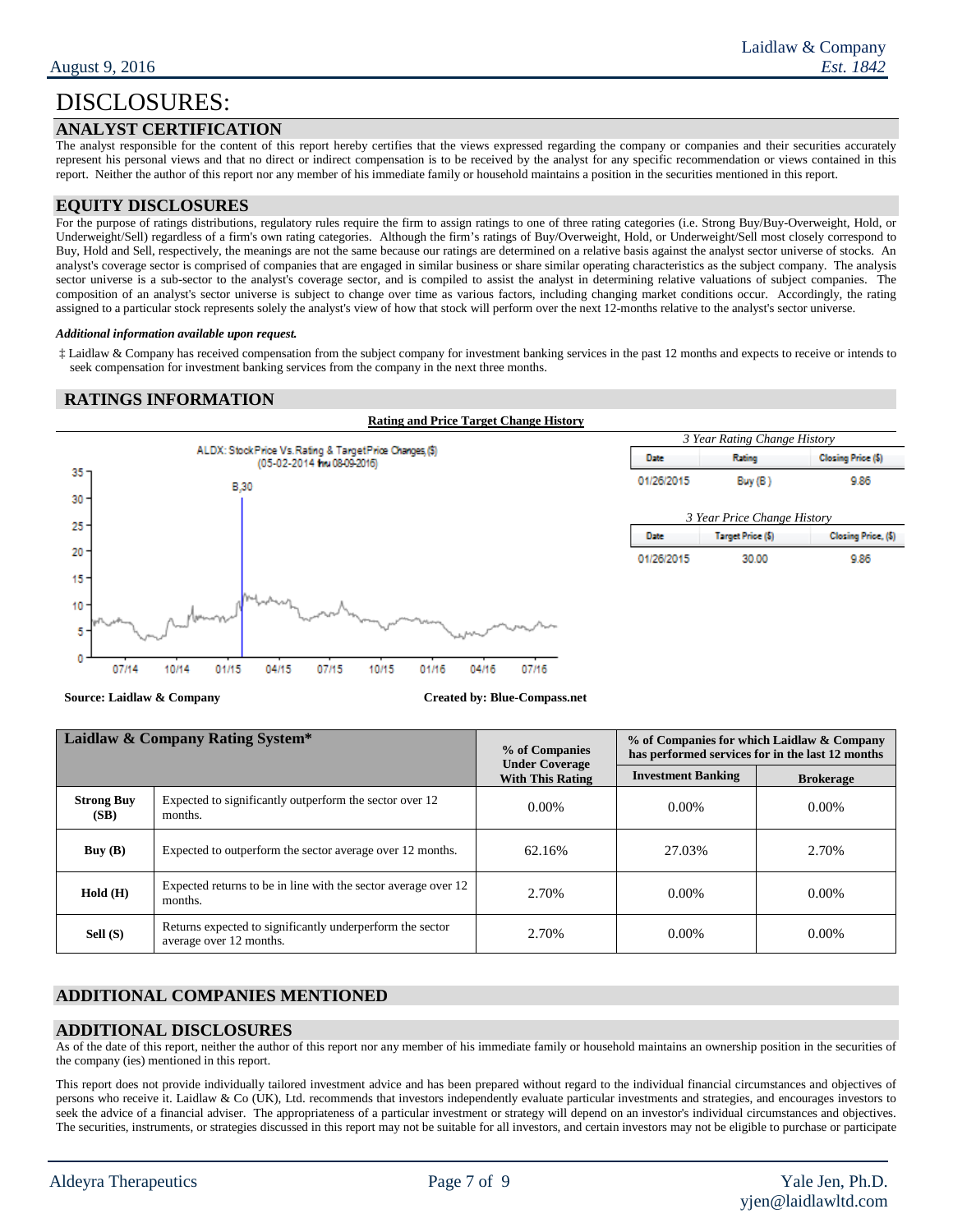in some or all of them. This report is not an offer to buy or sell or the solicitation of an offer to buy or sell any security/instrument or to participate in any particular trading strategy.

Associated persons of Laidlaw & Co (UK), Ltd not involved in the preparation of this report may have investments in securities/instruments or derivatives of securities/instruments of companies mentioned herein and may trade them in ways different from those discussed in this report. While Laidlaw & Co (UK), Ltd., prohibits analysts from receiving any compensation. Bonus or incentive based on specific recommendations for, or view of, a particular company, investors should be aware that any or all of the foregoing, among other things, may give rise to real or potential conflicts of interest.

With the exception of information regarding Laidlaw & Co (UK), Ltd. this report is based on public information. Laidlaw & Co (UK), Ltd makes every effort to use reliable, comprehensive information, but we make no representation that it is accurate or complete and it should not be relied upon as such. Any opinions expressed are subject to change and Laidlaw & Co (UK), Ltd disclaims any obligation to advise you of changes in opinions or information or any discontinuation of coverage of a subject company. Facts and views presented in this report have not been reviewed by, and may not reflect information known to, professionals in other Laidlaw & Co (UK), Ltd business areas. Laidlaw & Co (UK), Ltd associated persons conduct site visits from time to time but are prohibited from accepting payment or reimbursement by the company of travel expenses for such visits. The value of and income from your investments may vary because of changes in interest rates, foreign exchange rates, default rates, prepayment rates, securities/instruments prices. market indexes, operational or financial conditions of companies or other factors. There may be time limitations on the exercise of options or other rights in securities/instruments transactions. Past performance is not necessarily a guide to future performance. Estimates of future performance are based on assumptions that may not be realized. If provided, and unless otherwise stated, the closing price on the cover page is that of the primary exchange for the subject company's securities/instruments.

Any trademarks and service marks contained in this report are the property of their respective owners. Third-party data providers make no warranties or representations of any kind relating to the accuracy, completeness, or timeliness of the data they provide and shall not have liability for any damages of any kind relating to such data. This report or any portion thereof may not be reprinted, sold or redistributed without the written consent of Laidlaw & Co (UK), Ltd. This report is disseminated and available primarily electronically, and, in some cases, in printed form.

The information and opinions in this report were prepared by Laidlaw & Co (UK), Ltd. For important disclosures, please see Laidlaw & Co (UK), Ltd.'s disclosure website at www.Laidlawltd.com, or contact your investment representative or Laidlaw & Co (UK), Ltd at 546 Fifth Ave, 5th Floor, New York, NY 10036 USA.

© 2016 Laidlaw & Co. (UK), Ltd.